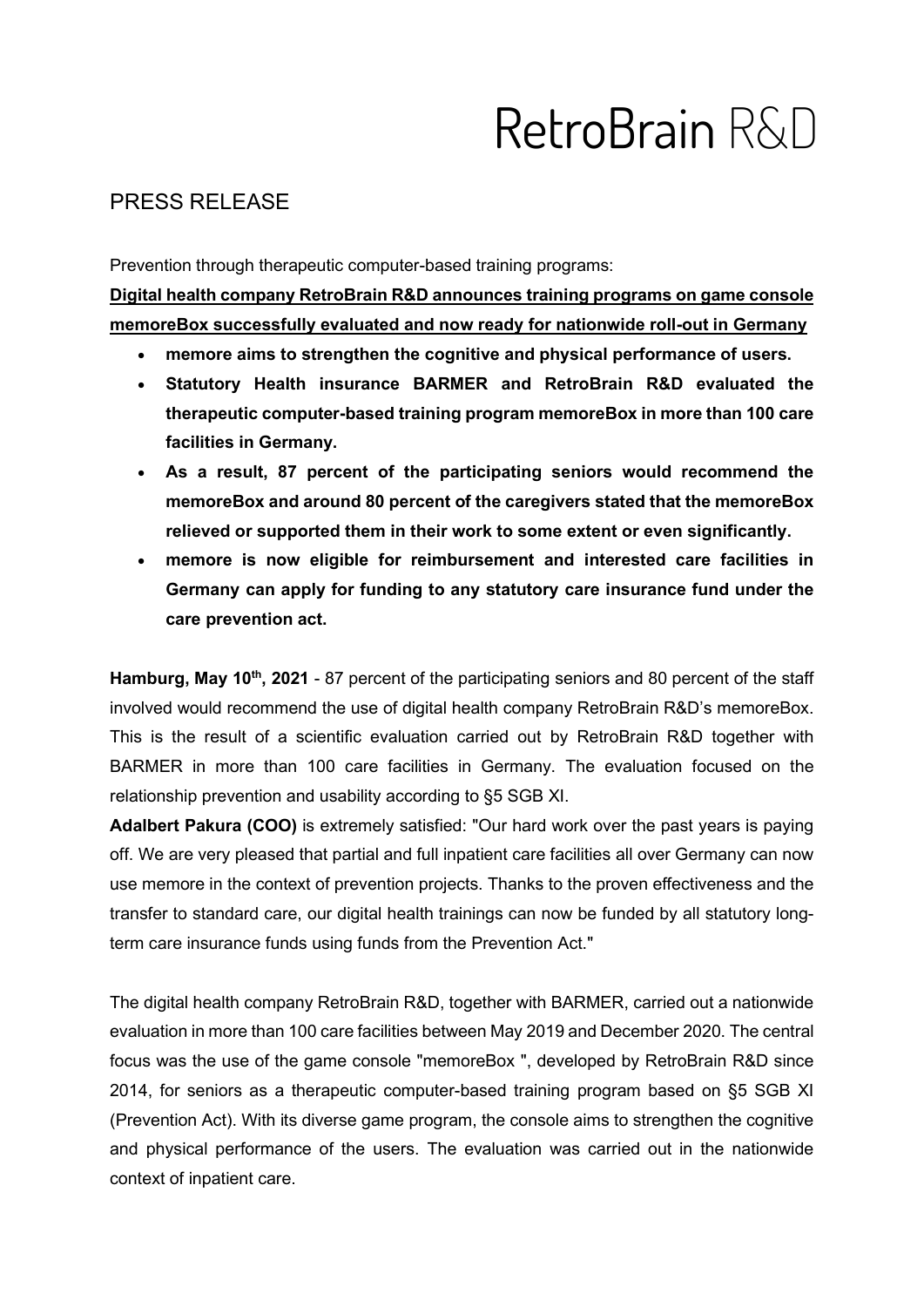Dr. Christian Goergen (CEO) is already looking forward: "The successful completion of the nationwide rollout heralds a new chapter for RetroBrain. Already, more than 200 memoreBoxes are in use throughout Germany. Thanks to the possibilities for cost coverage that have now arisen, we can systematically meet the high demand from care facilities and their providers for prevention projects in cooperation with the statutory care insurance funds. We are confident that we will be able to make a contribution to prevention and health promotion with our technology in over 500 care facilities by the end of the year."

### Results of the first evaluation confirmed

The results of a first evaluation (2016-2018) were confirmed in the nationwide rollout with a total of 906 participants (641 female, 265 male). The participants rated the six examined game modules of the memoreBox with an average grade of 2. With an average grade of 2, the nursing staff and caregivers in the participating facilities were also very satisfied with the memoreBox. 87 percent of the participating seniors and 80 percent of the involved staff would recommend the memoreBox to others. As a result of the nationwide rollout, three main results were found: (1) The physical and cognitive performance of the seniors was strengthened. (2) There were significant improvements in the ability to care for themselves and to carry out general activities independently. (3) The majority of participants reported that memoreBox motivated them to interact with others and promoted a sense of well-being. The trainings could be integrated well into the routine of the facilities, which was also confirmed by the experts.

Manouchehr Shamsrizi, founder, comments: "We founded RetroBrain with the vision of helping people in need of care all over Germany to achieve a better quality of life and participation through therapeutic video games, and at the same time to support a self-determined, active, inclusive view of people in the health and care system. Thanks to an equally visionary partnership between health insurance and social entrepreneurship, we are now much closer to achieving this goal. Our thanks go to the dedicated supporters at BARMER and our numerous committed partner organizations from practice and science."

# Scientific support of the evaluation by the Humboldt University Berlin, the Alice Salomon University of Applied Sciences and the AG Alter & Technik of the Charité Universitätsmedizin Berlin

The first evaluation - between May 2016 and April 2018 - was conducted under the scientific supervision of the Humboldt University Berlin. The results at that time showed that the memoreBox game modules strengthened the participants' mental performance, their stability and gait, as well as their motor skills, endurance and coordination. Furthermore, positive effects on health-related quality of life could be shown. Through the use of therapeutic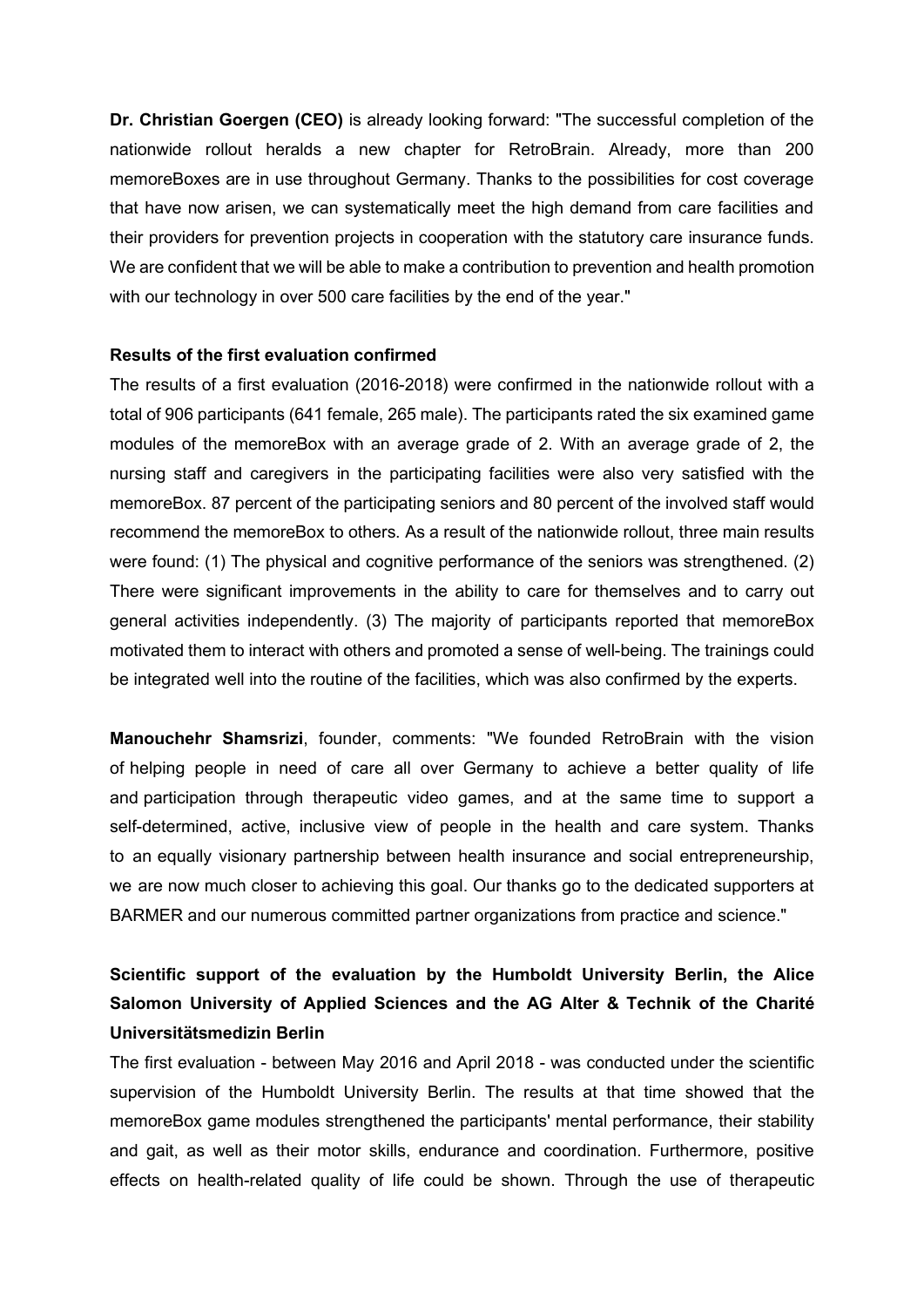computer-based health training, the social integration, interaction and communication of all participants are positively influenced. The recently completed follow-up evaluation with nationwide rollout was accompanied by the Humboldt University of Berlin as well as the Alice Salomon University of Applied Sciences and the AG Alter & Technik of the Charité Universitätsmedizin Berlin. The aim here was to confirm the results of the first evaluation. In addition, the focus was placed even more strongly on relationship prevention in order to promote sustainable structures in the care facilities. "We are pleased that we were able to scientifically accompany the study of the memoreBox therapeutic training programs in the nationwide rollout as well. The positive results show that the use of such digital tools in care practice can be an important element in increasing the quality of life for seniors". explains Prof. Dr. Luzi Beyer from the Alice Salomon University of Applied Sciences.

# Project partner BARMER endorses the generalized use in standard care ("Regelversorgung")

"There is enormous potential for digital solutions in elderly care. In addition to the therapeutic benefits, they should above all be easy to use and have a positive impact on the quality of life of those in need of care" says BARMER Project Manager Andrea Jakob-Pannier.

#### About RetroBrain R&D

The digital health company RetroBrain R&D GmbH was founded in 2014 in Hamburg and develops therapeutically and preventively effective, movement-controlled video games for healthy older people and those affected by neurodegenerative diseases. The focus of the game design is on prevention - combined with playful enjoyment. The first product of the interdisciplinary team is the digital health solution memoreBox. The games are certified as a medical device class I according to Directive 93/42/EEC (MDD). Today, the company is led by the managing directors Adalbert Pakura (Product & Operations) and Dr. Christian Goergen (Business Development). RetroBrain R&D GmbH currently employs 30 people and is based in Hamburg.

#### For more information, please visit:

**BARMER** Press Release:

https://www.barmer.de/presse/presseinformationen/pressemitteilungen/praeventionsprojektmemorebox-304108 Project website BARMER: www.barmer.de/memorebox Media Relations RetroBrain: https://www.retrobrain.de/barmer/presseportal/